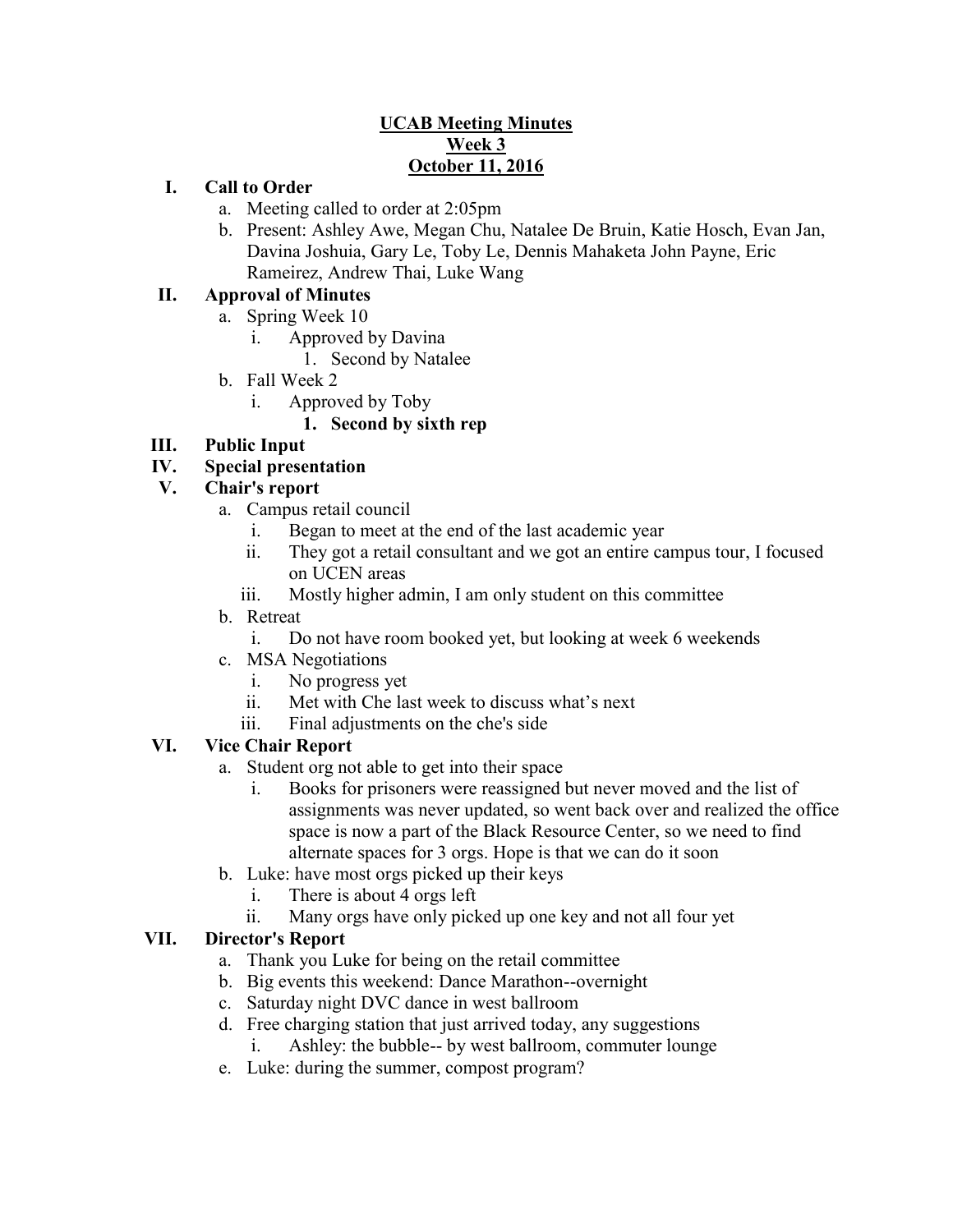i. We currently use republic services for waste needs, and the only compost program that they have is with housing/ dinning, they are very protective of it. Don't trust vendors to contaminate the food, don't have the buy in to do so. Met with another company, vague on location, different program, you pay per bin per removal, so it's just a funding question. Then there is no danger in Miramar site

## **VIII. New Business**

- a. Triton melee
	- i. Smash brothers' community
	- ii. Have they sought funding from other sources?
		- 1. Yes:  $0$
		- 2. No:  $4$
		- 3. Abstain: 5
	- iii. Meets 5 criteria, \$1 per student x 150
	- iv. Gary: motion to fund for 150\$
		- 1. Natalee: second
- b. Posting Policy Ad-hoc Committee
	- i. Luke: Hasn't been updated for a long time. Shouldn't be a huge time commitment. Meet 2-3 times.
	- ii. Luke: move to form this ad-hoc committee for posting policy. Meeting after ucab meetings
	- iii. Luke: Please email me if you're interested at ucabchair@ucsd.edu

# **IX. Old Business**

# **X. Member Reports**

- a. Ashley: Elevator, lots of students still terrified of it
- b. Gary: went to the student-staff orientation. Good event, arts and crafts too
- c. Luke: Starbucks will have been open for a year this quarter, there will be an analysis. Lines are still long
	- i. John: 150 people an hour. Record day last week. We are going to do a financial review in mid-December
	- ii. Ashley: can we have a birthday party for Starbucks
	- iii. Davina: not much you can do when there are people ordering drinks
- d. Natalee: people mentioning the service times at Rubio's, and we had approved them with the stipulation to improve service times
	- i. John: long time manager left a few months ago, but we need to know this to tell the new manager. We will check it out

# **XI. Open Forum**

#### **XII. Announcements**

- a. Ashley: Café V and student affairs office for Eleanor Roosevelt's bday
- b. Megan: what is going on with the Che café now?
	- i. Luke: the che is still operating out of the space, it is to our attention that they shouldn't be.
	- ii. Evan: what action can be taken to stop activities happening in the space
		- 1. John: an eviction will be the next step
		- 2. Luke: after the judges heard the case, the campus allowed the che to stay